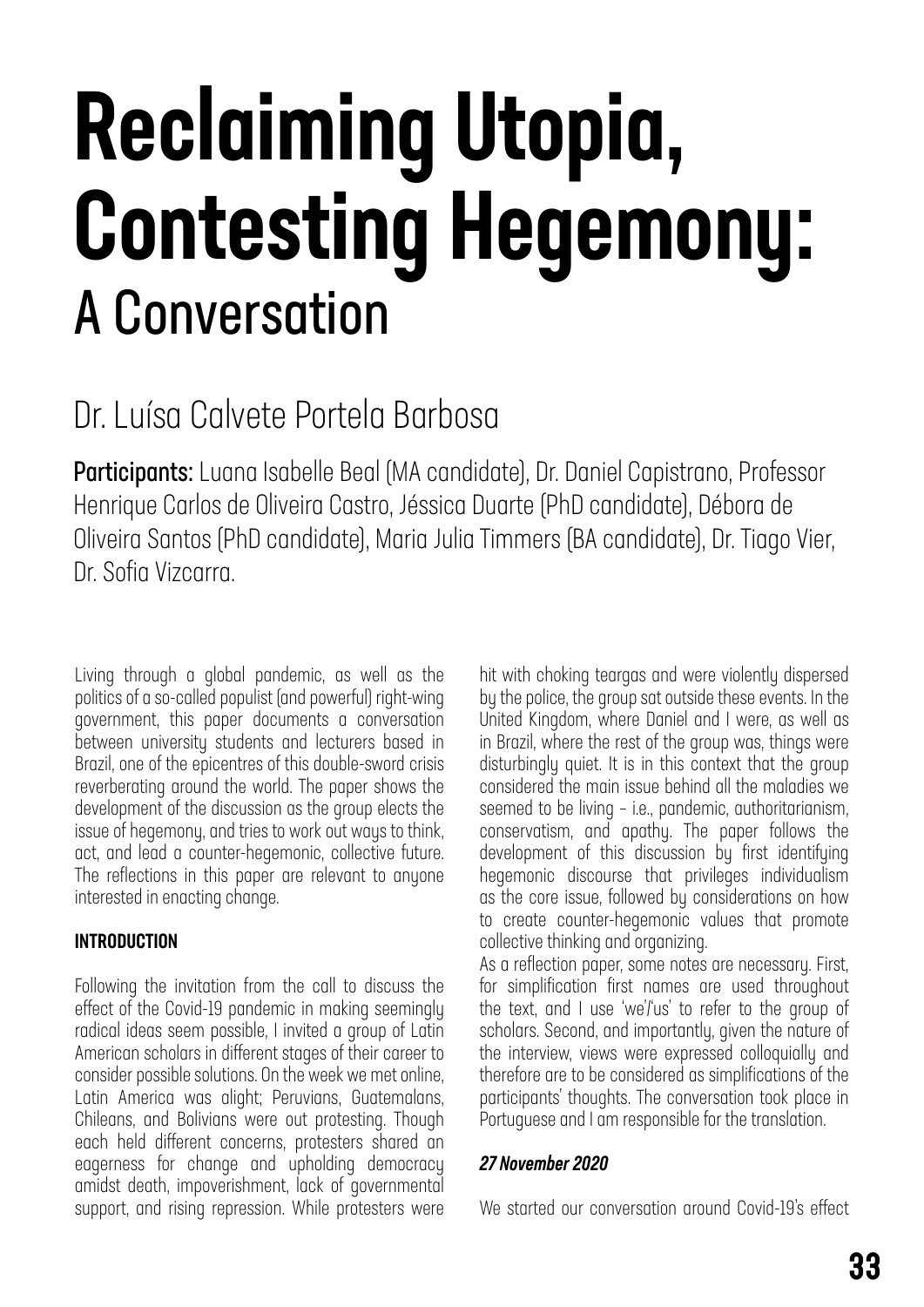#### Reclaiming Utopia, Contesting Hegemony: A Conversation

on our lives. Moreover, the group was frustrated with the unrealized potential for change that the pandemic exposed. It is from this frustration that the group arrived at the core issue traversing our conversation: the need to transpose hegemonic discourse that upholds capitalism – as described below.

#### PART I: THINKING COLLECTIVELY

**Daniel:** I am a bit frustrated that this [pandemic] does not have the effect that it could have. If you think about it, it is a crisis like a war – people cannot leave their homes, they cannot interact, your relatives die, and you cannot get together. Yet, despite all of that, it is 'business as usual'. [...] Regardless of the impact Covid has had, people will continue to respect authority and will continue to be subservient to a government that is authoritarian. Covid has shown that people are quite flexible if that means sticking to the status quo. […] hegemony is so strong that even if your grandparents die, you will still support Bolsonaro.

**Sofia**: I want to add to what Daniel said. We discuss that liberalism is not an ideology, it is a rationality, and I believe the pandemic has really shown that. […] What is keeping it [capitalism] is not something external, it is something that comes from us. […] we are effectively responding with emotions (original, afectos<sup>1</sup>) that are shaped by right wing ideology.

The mention of 'hegemony' requires explanation. The group used the word as framed by the Marxist philosopher Antonio Gramsci. To put it simply, Gramsci<sup>2</sup> argued that hegemony was a way of thinking (a 'rationality') that is portrayed as common sense, thus maintains capitalism in an imperceptible way because people accept hegemonic discourses as the norm. Thus, for the group, the core problem in the world is capitalism. The general feeling of dissatisfaction arose from the perception that despite the pandemic's potential to generate a mass critique of capitalism, the group kept observing hegemonic thinking –an overall acceptance that people need to remain productive despite the pandemic, hyper-individualism, and the belief that the economy cannot work in a different way. It was from here that the group began to consider the need for new values that can guide new forms of thinking and acting.

Henrique: Gramsci's answer is counterhegemony - meaning, the construction of alternative values to the ones of the elites. Yet, this is hard. There is one very simple mechanism: organization - people organizing to do things. People have unlearned to work collectively. This pandemic reinforces the sense of hyperindividualism. To start off, we need to shatter this [individualist] paradigm and work together. It does not have to be revolutionary work. We need to gather people to talk about the world. […] Any type of organizing creates a new relationship between the individual and the world. […] all problems in society are collective. Even if I have a disease, which is apparently my individual issue, I need hospitals, transportation, I need society! This type of understanding that all solutions are necessarily collective is an effective way of enacting change and building alternative values.

Henrique's intervention enticed the group to think about the need for actions, and the need for framing solutions as "necessarily collective". It is worth expanding on the later. As mentioned, hegemony upholds capitalism by framing this economic system as common sense. As Henrique implies above, individualism is considered one of the constitutive values of capitalism; thus, it is pervasive and organic of hegemonic thinking. Because it is so pervasive, individualism can start to direct efforts that seem essentially collective.

One example raised by Luana was the historical cooption of 'the family' by conservative politicians and ideologues, who merge a discourse of market-oriented economy ('economic freedom') with ideas about who constitutes the family and how they behave. In this discourse, a man needs to be free to support his family (woman/wife and children) in whatever way he wants. In this necessarily heteronormative family, welfare provision is seen as an external intervention and an attack to the breadwinner's individual freedom. Moreover, state interventions are portrayed as 'Marxist' – therefore, a threat. In Brazil, supporters of left-leaning politics, such as Marxists, have been historically persecuted in defence of this ideal family. This discourse was prominent during the military dictatorship (1964- 85) that targeted leftist and community organisations of all kinds – such as indigenous movements. This imagined threat has been updated by current President

<sup>1</sup> Colloquially, 'afecto' (Spanish) is used as synonym to emotions, feelings, sentiments, or inclinations. In academia, it can also refer to a combination of ideas, values, objects, and bodily manifestations (Ahmed 2014). Sofia was loosely applying the later. I am choosing 'emotions' for simplification.

<sup>2</sup> For more, see Gramsci (1999), and, for an explanation of the term, see Simon (2005).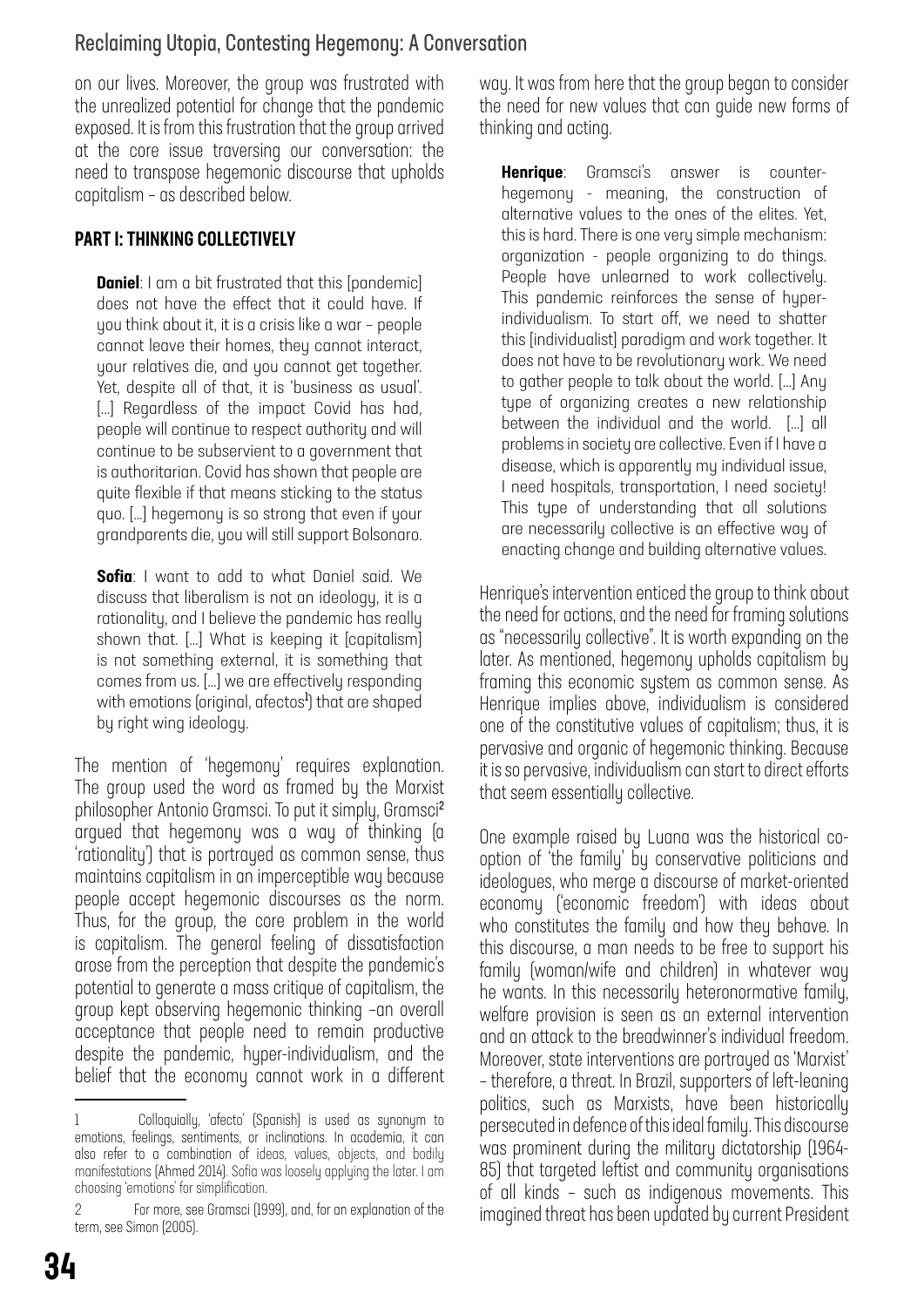#### Dr. Luísa Calvete Portela Barbosa

Jair Bolsonaro (2019-). Today, leftists (they include feminists) have been targeted by the government that has repeatedly stated these groups promote child sex and animalism<sup>3</sup> , thus further claiming the protection of the family as their realm. Within their narrative, heteronormative families are necessarily conservative, neoliberal entities; something that has mobilised votes and misrepresentations of community-led efforts and progressive politics.

Direct attacks and co-optation of ideas such as 'family' are only two ways of maintaining capitalism, and the level as part of a broader oppressive structure that affects different people, in different forms. Hegemony shifts our attention to individual acts (of oppression and activism); as Débora frames it, "'I think this group needs more rights', or 'I am from this group and I understand that I need to claim my rights'; but I do not think or interact as a collective." Consequently, collective organising and solidarity are marginalised, and the individual becomes the centre of any possible action. As Jéssica summarises, "from the moment we were transformed into a product, it is not surprising that we start to fetishize this product; that we start to

## ...seeing 'the normal' as something changeable is essential to break with hegemony, and to animate collective action.

group also discussed how individualism can be upheld in the essentially collective space of organised action. Organised movements have a powerful potential to provide collective spaces and entice much needed conversations. Yet, especially the ones mobilised around race and gender equality, and protection of the environment are often reframed as individual issues that need individual solutions by popular political discussions (i.e., media, political commentators, etc.). The simpler example of this is how small individual acts, such as using paper bags, are framed as the only possible solution for climate change – moving people away from collective organising against corporations and the economic system.

Race and gender equality organisations are too complex to discuss in this paper, so the discussion below will inevitably be unsatisfactory. Suffice to say that the group identified hegemonic thinking in these organisations as: the framing of problems and solutions from an individual perspective, which does not allow for or see solidarity as possible. Essentially, it is a problem of not seeing issues that manifest in the individual

3 For some examples, see Leal (2017).

see ourselves within a 'productive process' instead of a collective." In other words, a type of self-fulfilment becomes the driver of action, not the will for change.

For Henrique, the solution to prevent individualism in collective organising is quite simple: "place problemsolving at the core of the political, or social agenda. So, if people are hungry, well, hunger needs to be combatted and the people who are hungry will follow. If identity is gathering people, then let us politicize identity issues<sup>4</sup> ." Or as Sofia summarizes, "people need simple interactions, and that is what 'collective' means.'"

Covid-19 has the potential to make us reassess the importance of state- and community-driven initiatives as we became aware of the essential (care) work that people around us do – i.e., family, friends, caretakers, cleaners, drivers, shelf-stackers, etc. Within this context, collective organising for collective needs must

<sup>4</sup> Here it is worth bringing back the initial formulation of the term 'identity politics' by the Combahee River Collective (1977, 1) that stated, "we are actively committed to struggling against racial, sexual, heterosexual, and class oppression, and see as our particular task the development of integrated analysis and practice based upon the fact that the major systems of oppression are interlocking." This statement illustrates the argument of the group.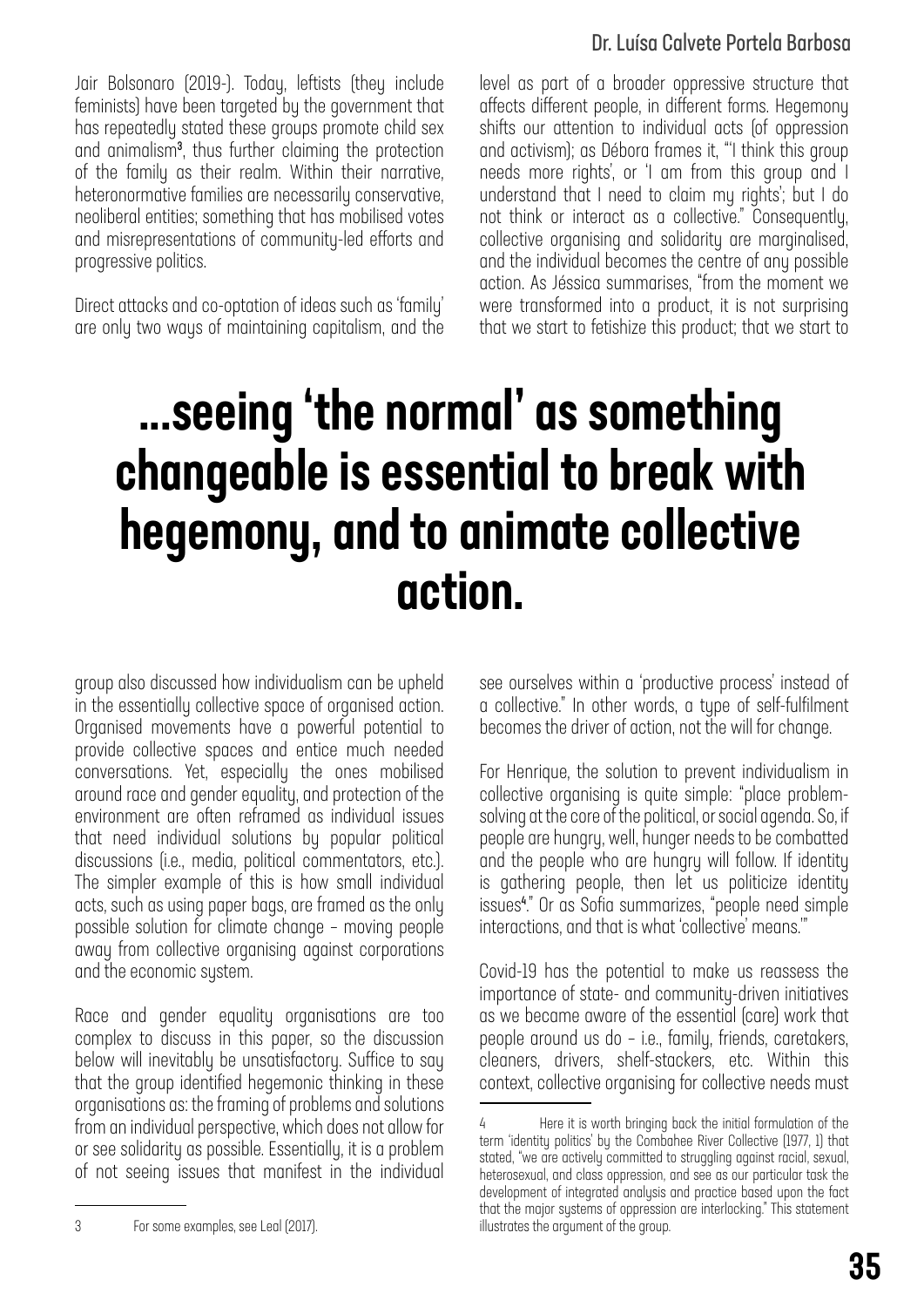#### Reclaiming Utopia, Contesting Hegemony: A Conversation

become the norm, and 'doing politics' must no longer be seen as 'radical', or negative. Tiago highlighted the later, as he described how politics is now seen as synonym of party politics (and corrupt politicians), that drove people away from politics as whole. However, the recent protests in Latin America offers proof that there is hope; the paper now looks at some lessons from current collective organising.

#### PART II: ORGANIZING COLLECTIVELY

From the start of the conversation, the group identified one worrying trend: right-leaning and conservative voices seem to be excelling at 'doing politics'. They organize physical and online forums to discuss issues, thus creating narratives and mobilizing votes, boycotts, and demonstrations. They are not afraid of collective action or being part of a group. Yet, there is hope for left-leaning and progressive voices, and it comes, unsurprisingly, from the younger generation.

**Sofia**: In Peru, it was not only Lima, but the whole country; we had 10% of a country out in the street amidst a pandemic. It is huge, and it was organized via TikTok. The 'clans' out in the streets had the goal of defending democracy, even if disagreeing with what that means. And who they were? They were the Pokémon masters, the BTS army, the Dota clubs. So, they have a way of organizing, but we are out of it. Is anyone following Kpop?

**Maria Julia:** [...] It is funny because I do listen to Kpop and I was in some of the groups that organized the boycott of Trump's first electoral event (when they bought all the seats). It happened almost as a joke, 'because we don't like him', and that is how it happened. It is the youngsters; they do not seem to be reflecting.

**Sofia:** They know how to organize; they just do not know for what [reason]. They do not know they are doing politics. They do not see themselves as doing politics.

Our discussion exposed the potential for organising, and its messiness – various spontaneous collective acts exist around us. In this context, Sofia made an important remark: "politics is not consensus. It is a dispute. […] We are now at a place where the politically correct is everyone being happy and not arguing". This quotation is essential as it demonstrates that the solidarity highlighted in the previous section does not entail complete cohesion but a common (collective, societal) goal. The value of dissent is in line with the group's use of hegemony. In Gramscian thought, hegemony entails the creation of a consensus around a certain issue/position, thus, a normalized status quo. Conversely, seeing 'the normal' as something changeable is essential to break with hegemony, and to animate collective action.

**Sofia:** [...] I think we had lost the notion of fragility - that things can change. This is something that became evident in Peru now. One day you believe you live in a democracy, the next day you are being kicked by the police or being 'disappeared'. Additionally, for over 30 years we heard that the economic system cannot be changed. Today, people are asking, 'why not? Explain to me why not.' We are debating again.

Sofia leaves a positive outlook, one in which fragility and questioning come hand in hand. So far, the group identified hegemony, the traps of individualised thinking, the need for collective organising based on problem-solving, and the new platforms and groups active today. The inclusion of fragility has an immense potential because it opens the possibility of imagining a broader change; one that is truly counter-hegemonic as it questions the way we live. The paper now looks at how collective organising and thinking, as well as utopia need to be recovered from their status of impossibly 'radical' to become common practice.

#### PART III: BUILD UTOPIAS

The group discussed the need to 'do' politics in terms as simple as having a problem-solving approach, and of seeing solutions as necessarily collective. Indeed, as we grapple with the isolation imposed by COVID-19, the urge to gather seems renewed. Yet, an essential characteristic of this collective organising, one that has the capacity to keep people mobilized, to gather different generations, and create links between ongoing efforts, only came up at the end of the conversation: the ability to imagine that things can be different.

**Daniel:** You have a very clear vision of the status quo: a vision of 'there is no alternative' from Margaret Thatcher […] Here is where, I think, considering radical propositions, the anarchist concept of 'prefigurative politics'<sup>5</sup> is suitable -

<sup>5</sup> Prefigurative politics was coined by Boggs (1977) as a directive for social action based on non-hierarchical, decentralised direct